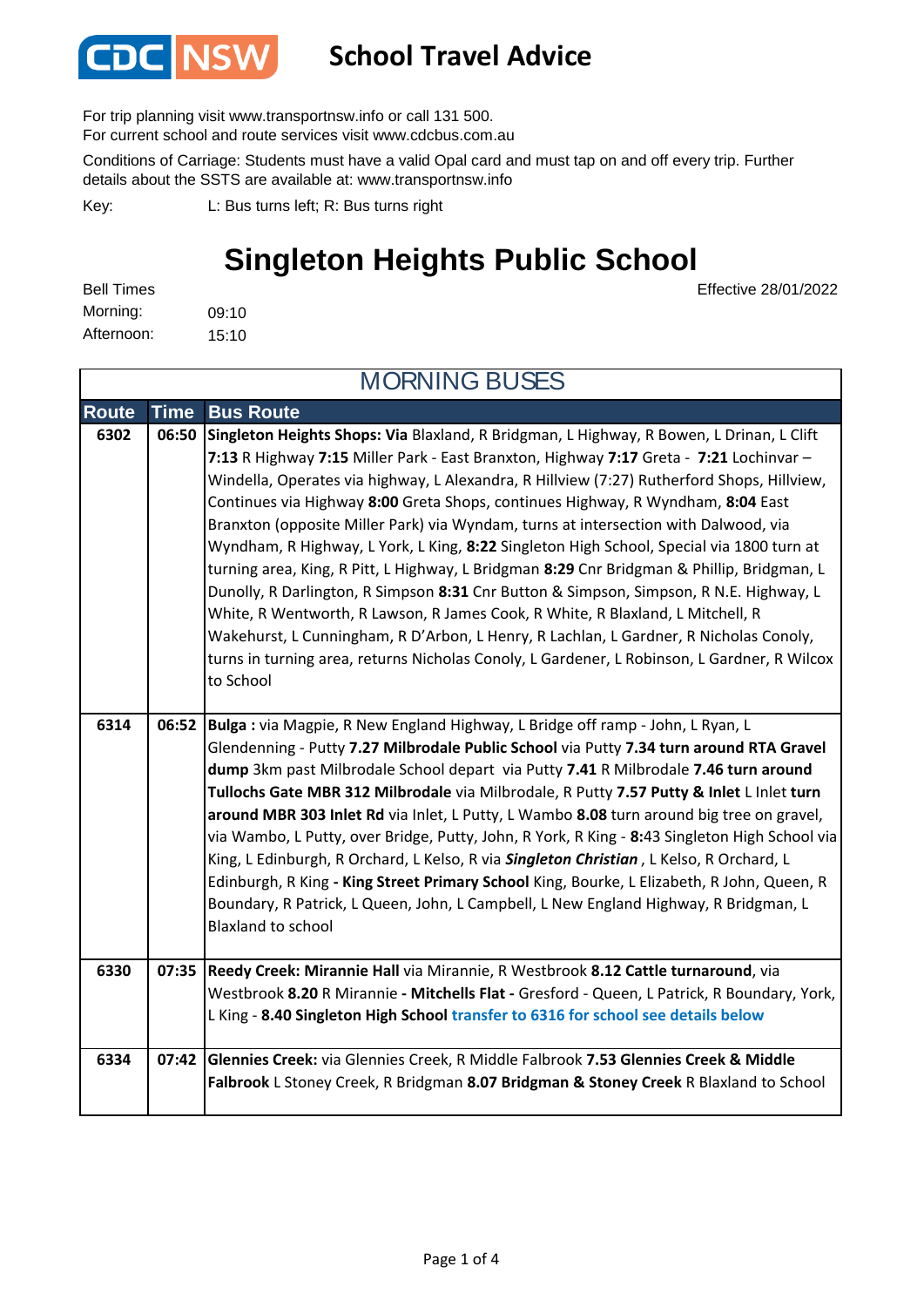#### **School Travel Advice**

**CDC NSW** 

| <b>Route</b> | <b>Time</b> | <b>Bus Route</b>                                                                                                                                                                                                                                                                                                                                                                                                                                                                                                                                                                                                                                                                                                                                                                                                                                                                                                            |
|--------------|-------------|-----------------------------------------------------------------------------------------------------------------------------------------------------------------------------------------------------------------------------------------------------------------------------------------------------------------------------------------------------------------------------------------------------------------------------------------------------------------------------------------------------------------------------------------------------------------------------------------------------------------------------------------------------------------------------------------------------------------------------------------------------------------------------------------------------------------------------------------------------------------------------------------------------------------------------|
| 6318         | 07:46       | Greta: via Highway, R Hunter, L Anvil, L Nelson, L Highway 7:52 Greta Operates via New<br>England Highway, R Wyndham - 7:58 East Branxton opposite Miller Park, Wyndham, turns<br>at intersection with Dalwood, via Wyndham, R Highway, L Cessnock, R Drinan, R Clift 8:02<br>Branxton via Clift, L Highway, R Wentworth, turns at end of street, R Highway 8:06<br>Branxton West, via Highway, L Kelso, L School driveway 8:22 Singleton Christian College R<br>Kelso, L Highway, L King, turn at turning area, via King, R York, L Boundary, L Bishopgate, R<br>Market, L Boundary, L Queen, R Civic 8:35 Colleen Gale Children's Centre via Civic, R<br>Combo, R Queen, L Campbell, R Bourke, R Elizabeth, R John, R Campbell, L Highway, R<br>Bridgman, R Acacia, L Casey, R Dominion, L Woodside, R Casey, R second Wilkinson, L<br>Acacia, L Polo, L Benjamin, L Banksia, R Burbank, L Acacia, L Bridgman, R Blaxland |
| 6322         |             | 07:48 Elderslie: Stanhope Rural Fire Station driveway : via Stanhope, R Cranky Cnr, 7.58 U/Turn<br>at Glenalister via Cranky Cnr, R Stanhope, R Elderslie 8.05 Stanhope & Elderslie L Glendon<br>8.10 Elderslie & Glendon, R Glendon 8.20 Glendon & Glendon L Scott's Flat 8.30 turn<br>around end Scott's Flat returns via Scott's Flat 8.34 L Glendon, 8.40 Glendon & Gresford L<br>Gresford, Queen, L Patrick, R Boundary, York, L King, L Edinburgh, R Orchard, L Kelso, R via<br>Single Christian L Kelso, R Orchard, L Edinburgh, R King, Bourke, L Elizabeth, R John, R<br>Campbell, L New England Highway, R Bridgman, L Blaxland to School                                                                                                                                                                                                                                                                         |
| 6316         | 07:50       | Glendonbrook: (turnaround 1669) via Glendonbrook 8.00 Cranky & Glendonbrook via<br>Glendonbrook - Blind Creek, via Glendonbrook - Elderslie, turnaround MBR 1463 Elderslie<br>Rd, via Elderslie, 8.22 Gresford and Elderslie L Gresford - Queen, L Patrick, R Boundary,<br>York, L King - 8.39 Singleton High School collect pax from 6330 via turning area, King,<br>Bourke, L Elizabeth, R John, R Campbell, L New England Highway, R Bridgman, L Blaxland to<br>School                                                                                                                                                                                                                                                                                                                                                                                                                                                   |
| 6350         | 07:50       | Wattle Ponds: Cnr Wattle Ponds & Pioneer 7:57 Wattle Ponds at Christies Continues along<br>Wattle Ponds, R Retreat 8:00 R Dyrring, R Pioneer, L Graham, R Casey 8:08 Casey and<br>Dominion Casey, L Woodside, R Dominion, L Casey, R Acacia, L Bridgman, L Highway, L Off<br>Ramp, R Queen, R Boundary, York, L King, via turn around, King, Bourke, L Elizabeth, R<br>John, R Campbell, L NE Hwy, R Bridgman, L Blaxland                                                                                                                                                                                                                                                                                                                                                                                                                                                                                                   |
| 6310         | 07:55       | Bowmans Creek: (3rd Cattle Grid in Scrumlo) via Scrumlo, Upper Hebden, R Hebden, L New<br>England Highway 8.15 New England Highway & Alpha, L Alpha, L McInerney, L Dulwich, R<br>Lethbridge, L Dawson, L Glennie, L Dulwich, R McInerney, L New England Highway 8.25<br>Motel approaching McDougall's Hill R Parkview 8.30 turn around McDougall & Parkview R<br>New England Highway, L White, Blaxland to school                                                                                                                                                                                                                                                                                                                                                                                                                                                                                                          |
| 6312         | 08:05       | Whittingham: (Racecourse Lane & Kanoona Lane) via Racecourse, L Neotsfield across Hwy<br>Range L Minimbah 8.15 U-turn at the end of Minimbah returns via Minimbah, L Range, L<br>Mitchell Line (Golden Hwy) L New England Highway 8.23 Mudies Creek Bridge L Kelso L via<br>Singleton Christian R Kelso, L New England Highway, L York, L King, via turning area, King,<br>Bourke, L Elizabeth, R John, Queen, R Boundary, R Patrick, L Queen, John, L Campbell, L<br>New England Highway, R Bridgman, L Blaxland to School                                                                                                                                                                                                                                                                                                                                                                                                 |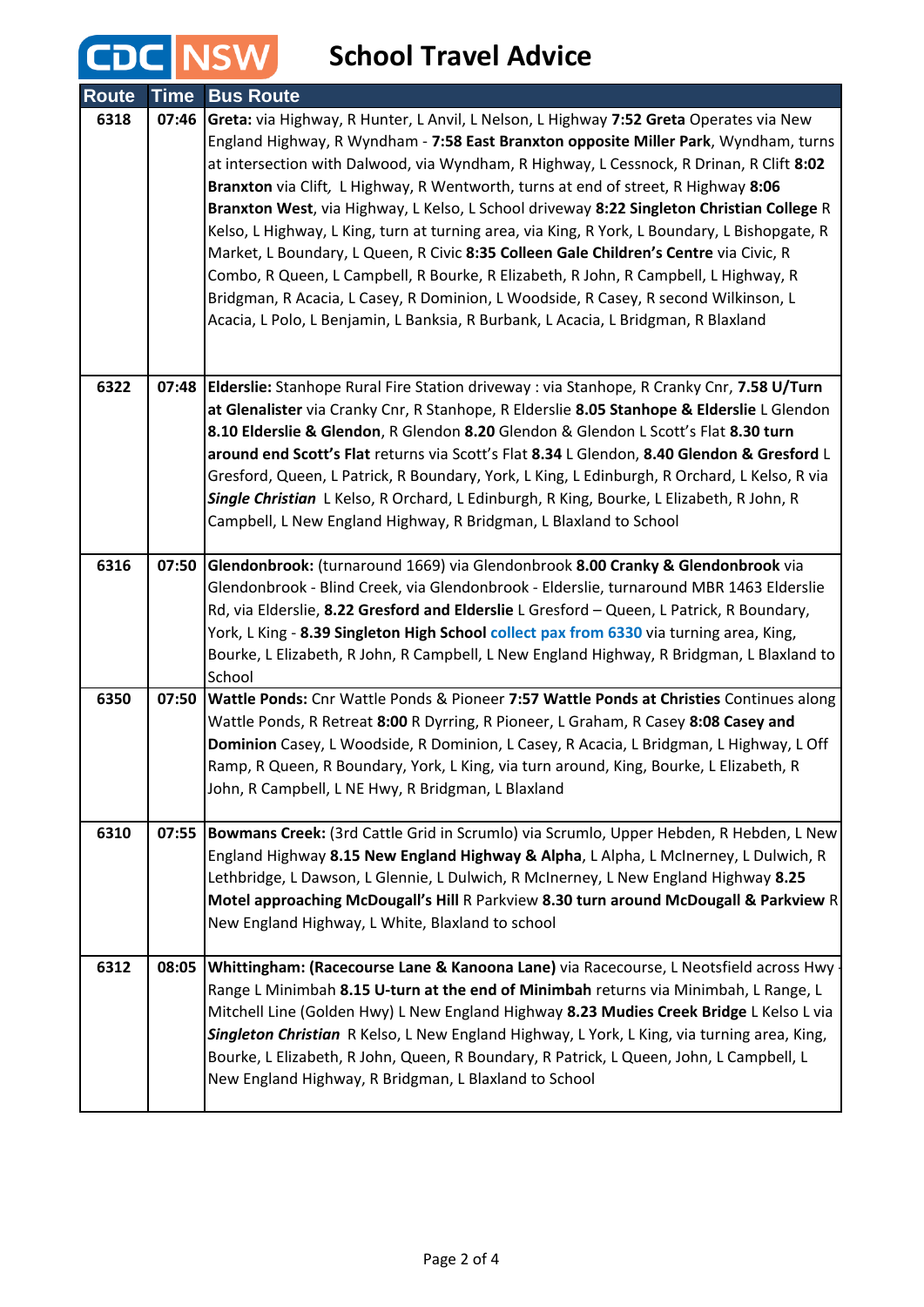## **CDC** NSW School Travel Advice

| <b>Route</b> | <b>Time</b> | <b>Bus Route</b>                                                                                    |
|--------------|-------------|-----------------------------------------------------------------------------------------------------|
| 6324         |             | 08:08   Wilkinson Boulevard & Acacia Circuit: R Casey, R Wilkinson, L Acacia, L Polo, L Benjamin, L |
|              |             | Banksia, R Burbank, L Acacia, L Bridgman, L New England Highway, L off ramp, R Queen, R             |
|              |             | Boundary, York, L King, L Edinburgh, R Orchard, L Kelso, L New England Highway, R                   |
|              |             | Greenwood, L Boonal, L Doyle, R Brisbane, R Dangar, R Carroll, R Greenwood, R New                   |
|              |             | England Highway (8.35 Shell Service Station, R Bridgman, L Blaxland to School                       |
|              |             |                                                                                                     |
| 6338         | 08:10       | Wynyard & Rawcliffe: via Wynyard, L Church, R Barton, R Sussex, L Buchan, R Loder, L                |
|              |             | Kelso, L Waterhouse, R Orchard, L Edinburgh, R King, L York, R Bathurst, R Pitt, L Highway, L       |
|              |             | Bridgman, L Dunolly, R Darlington 8:22 R Simpson, R Grainger, R Simpson, R Highway, L               |
|              |             | White, R James Cook, R Lawson, L Wentworth, R White, R Blaxland to school                           |
|              |             |                                                                                                     |
| 6320         | 08:41       | Singleton Heights: from Cnr Wakehurst & Mitchell, via Wakehurst, L Lachlan, R D'Arbon, L            |
|              |             | Bower, L Richards, R Henry, R Lachlan, L Gardner, R Nicholas Conley, (Turns around in               |
|              |             | turning area at end of Nicholas Conley) returns Nicholas Conley, L Gardner (8:55) L                 |
|              |             | Robinson, L Gardner, R Wilcox, L O'Halloran, R Marshall, R Blaxland to School                       |
|              |             |                                                                                                     |

| <b>AFTERNOON BUSES</b> |             |                                                                                                                                                                                                                                                                                                                                                                                                                                                                                                                                                                                                                                                                                                   |
|------------------------|-------------|---------------------------------------------------------------------------------------------------------------------------------------------------------------------------------------------------------------------------------------------------------------------------------------------------------------------------------------------------------------------------------------------------------------------------------------------------------------------------------------------------------------------------------------------------------------------------------------------------------------------------------------------------------------------------------------------------|
| <b>Route</b>           | <b>Time</b> | <b>Bus Route</b>                                                                                                                                                                                                                                                                                                                                                                                                                                                                                                                                                                                                                                                                                  |
| 6327                   | 15:10       | To Whittingham: via Blaxland, White, L Highway, R Elizabeth, R John - Queen, R Patrick, L<br>Market, R Boundary, R Patrick, R Queen, R Boundary, L New England Highway, R Kelso, via<br>Singleton Christian School, R Kelso, L New England Highway, L York, L King via turn around<br>returns via King, R York, R New England Highway, L Neotsfield, R Racecourse, turn around<br>Kanoona lane, returns via Racecourse, L Neotsfield across Hwy, Range, L Minimbah, turn<br>around at the end of Minimbah, returns via Minimbah, L Range, L Mitchell Line (Golden<br>Hwy) L New England Highway                                                                                                   |
| 6343                   | 15:14       | To Greta: via Blaxland, R Wilcox, R O'Halloran, R Marshall, L Blaxland, L Bridgman, R Acacia,<br>L Casey, R Dominion, L Woodside, R Casey, R (2nd) Wilkinson, L Acacia, L Polo, L Benjamin,<br>L Banksia, R Burbank, L Acacia, L Bridgman, L Highway, R Elizabeth, R John - Queen, R<br>Boundary, R Patrick, R Market - St Catherine's College - Junior Campus, via Market, R<br>Boundary, R York, L King, turn at turning area, returns via King, R York, R Highway to<br>Branxton West, Continues via Highway, R Bowen, L Drinan, L Clift, R Highway, L West, R<br>High, R Hunter, L Highway, R Nelson, R Anvil, R Wyndham, L Highway, L Cessnock, R Drinan,<br>R Clift, L Highway to Singleton |
| 6323                   | 15:15       | To Glennies Creek: via Blaxland, L White, L Highway, R Elizabeth, R John - Queen, R Patrick,<br>R Boundary, L New England Highway, R Kelso, via Singleton Christian, R Kelso, L New<br>England Highway, L York, L King, U-turn, King, R York, L New England Highway, R Bridgman,<br>L Stoney Point, R Middle Falbrook, L Glennies Creek to New England Highway                                                                                                                                                                                                                                                                                                                                    |